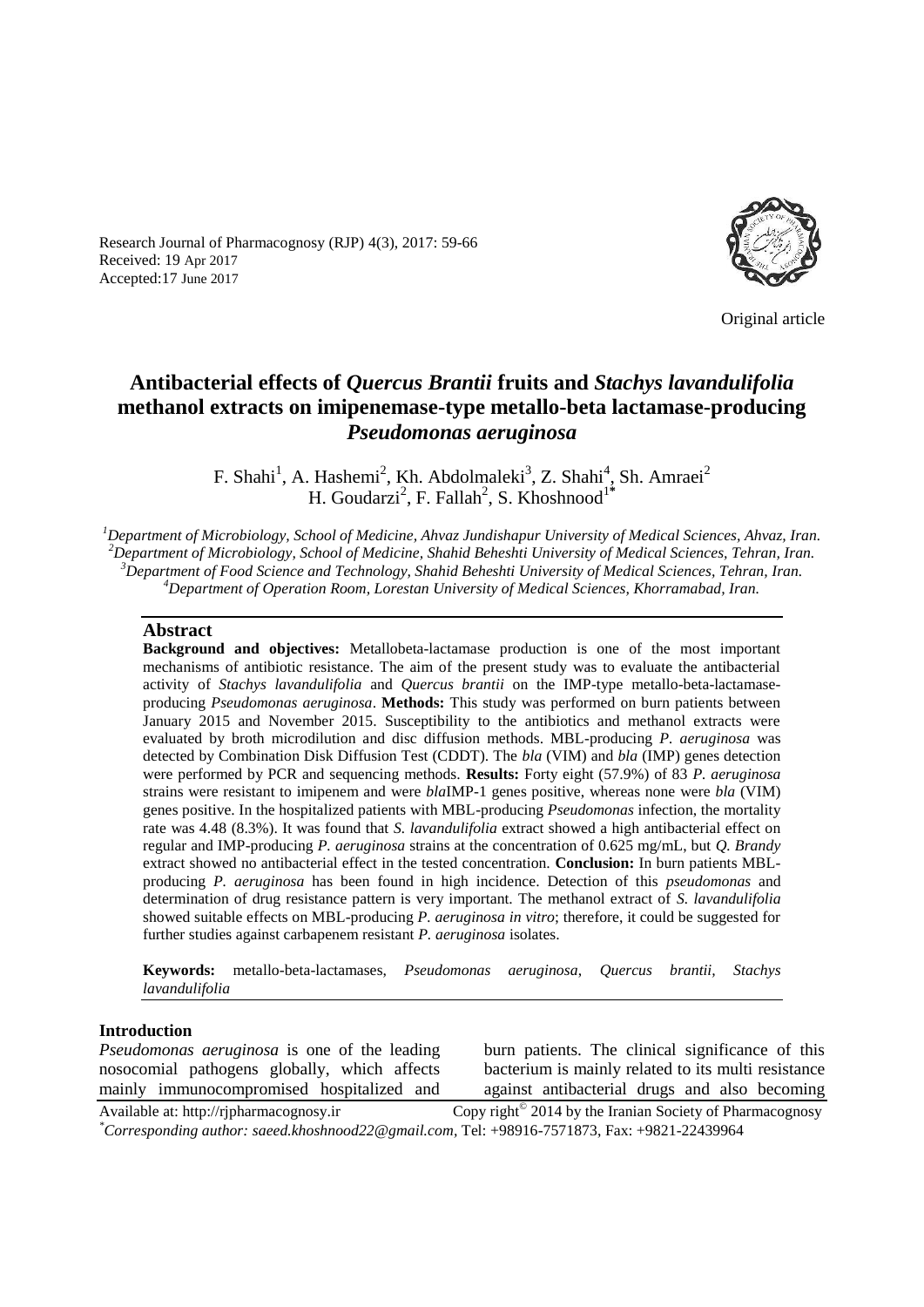quickly resistant against the drugs during treatment [1]. Nosocomial infections related to this organism include wound infections in severe burn patients, catheter-associated urinary tract infections, ventilator-associated pneumonia and septicemia with their pathogenesis shown to be multifactorial. Acute infections such as, burn wound infections, sepsis, bacteremic pneumonia are associated with high mortality rates [2].

Nowadays increasing rate of antibiotic resistance among *P. aeruginosa* is a serious problem [3]. Carbapenems including doripenem, imipenem and meropenem are the main antimicrobial agents for treatment of *P. aeruginosa* infections [4].This class of antibiotic is classified as βlactam antibiotics. Carbapenems has a wide range of activity and is the choice drug for treatment of *P*. *aeruginosa* infections, but carbapenem hydrolyzing enzymes such as MBLs are able to efficiently hydrolyze all betalactam antibiotics except monobactams [5]. The genes encoding MBLs that are located in integrons can be disseminated easily from one bacterium to another [6].

Many MBLs have been found in *P. aeruginosa*, including Sao Paolo Metallo-beta lactamase (SPM), Kyorin University Hospital Imipenemase (KHM), New Delhi Metallo-beta lactamase-1 (NDM-1) Imipenemase (IMP), Verona integronencoded Metallo-β-lactamase (VIM), Seoul imipenemase (SIM), Australian Imipenemase (AIM) and German Imipenemase (GIM). Mobile elements inserted into class 1 integrons or plasmids often encode the genes of IMP and VIM-type in clinical isolates of *P.aeruginosa*, the distribution of which contributes to the outbreake of this mechanism of resistance [7]. MBLs production, which is related to genes like *vim* and *imp* is a common mechanism of resistance to carbapenems. The IMP-type enzymes hydrolyze penicillins, carbapenems and cephalosporins.These enzymes are among the clinically most important MBLs. MBLs such as IMP-1 belong to the molecular class B of Ambler and in group 3 of the Bush-Jacoby-Medeiros functional classification. IMP-1, emerged during the early 1990s in Japan and its variants were then detected in other countries [8,9].

The genus *Stachys* which belongs to the Lamiaceae family, consists of about 300 species widespread throughout the world. In Iran, 34 species of this genus are present among which, 13 are endemic [10]. *Stachys lavandulifolia* , with local name of "*Chaye-kuhi* " [11], has been traditionally used for headache, neuralgia, nervous conditions, as a tonic in dyspepsia, for healing wounds and skin inflammations and as astringent and antidiarrheal. In pharmacological studies *Stachys* species have shown antiinflammatory, antibacterial, antinephritic and anxiolytic effects [12].

Oak (*Quercus*) is a predominant plant genus in central and northern Iran and includes many species. *Quercus*, which grows in the central forests of the country, is an important genus with 45 species; the predominant species is *Q. brantii* [13]. *Quercus brantii* is known as Persian oak, west oak or Zagros oak. It is native to the temperate regions of Asia particularly western Asia, including Iran, Iraq, Syria, and Turkey [14]. The Fruit of this plant is used for treating inflammation and chronic diarrhea [15]. Also extracts of *Q. brantii* have been shown to have pharmacological and biological properties such as wound-healing and antibacterial effects [16].

Our study was conducted on hospitalized burn patients in Shahid Motahari Hospital, Tehran, Iran, from January 2015 to November 2015. The aims of this study were to determine the antibiotic resistance patterns of *P.aeroginosa* and to detect *bla* VIM and *bla* IMP metallo-betalactamase genes, also to investigate the antimicrobial effects of *Q. brantii* fruits and *S. lavandulifolia* floweres methanol extracts on *P.aeroginosa* strains producing *bla*IMP isolated from the studied patients.

# **Experimental**

### *Plant material*

Flowers of *S. lavandulifolia* were collected from Ghorve Mountains (west of Iran) and fruits of *Q. brantii* plants were collected from Khorram Abad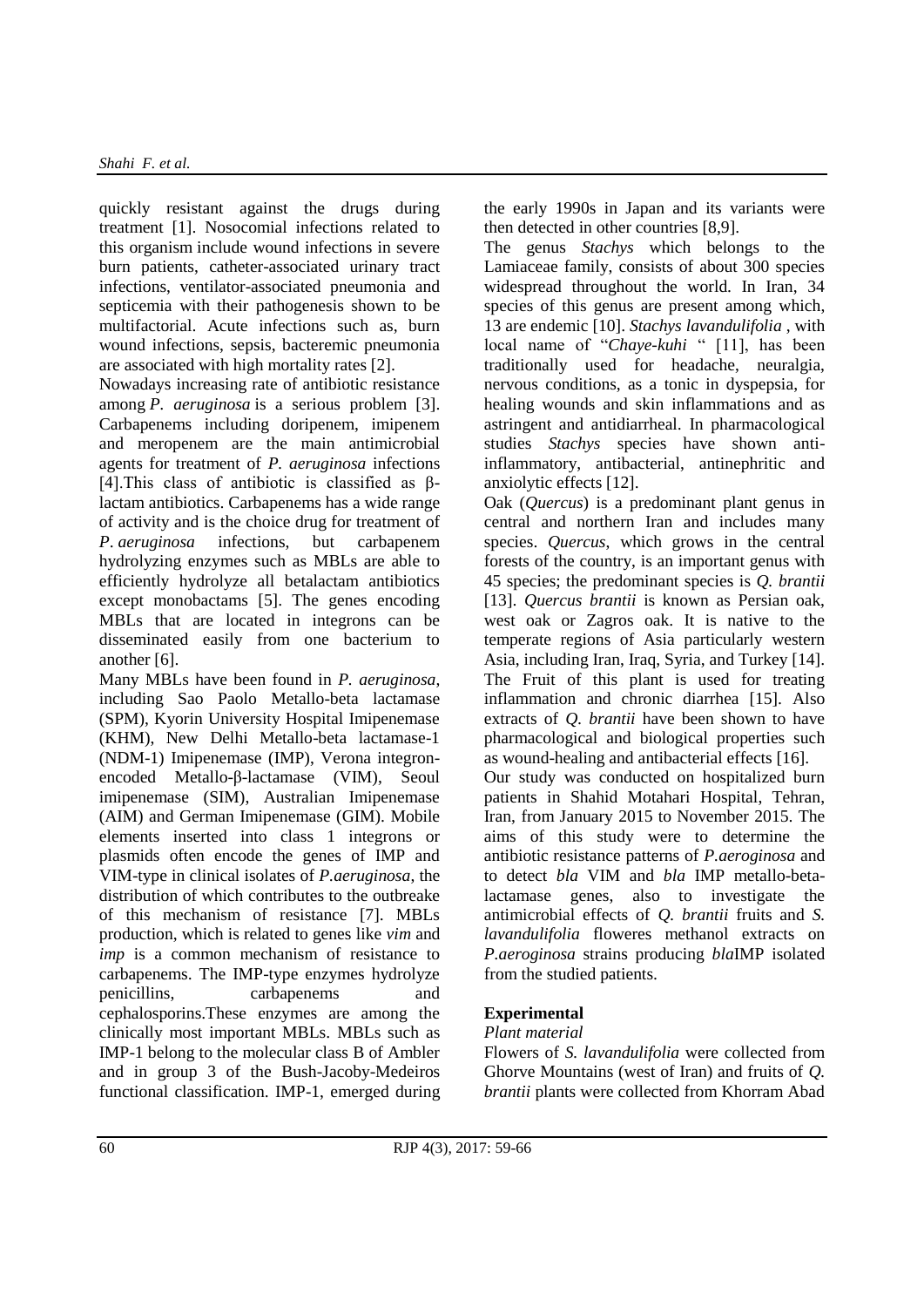Forest (west of Iran) in 2015. A voucher specimen was preserved at the Herbarium of the Department of Pharmacognosy, Faculty of Pharmacy Shahid Beheshti University of Medical Sciences (SBMU), Tehran, Iran (Voucher Numbers 3511 and 3642 for *Q. brantii* and *S.lavandulifolia,* respectively).

The plant materials were washed and dried at room temperature and powdered using a mechanical grinder. Ten g of the dried materials were soaked in 100 mL of methanol for 72 h. Extracts were filtered through Whatman No. 1filterpaper and 0.45 micrometer membrane filter. Filtered extracts were concentrated in a vacuum evaporator.

### *Sampling*

In 2015, hundred samples of *P. aeruginosa* was isolated from burn patients admitted to Shahid Motahari Hospital (level I burn care center), in Tehran (the research was approved by ethical committee of Shahid Beheshti University of Medical Sciences, Tehran, Iran in 2015). Samples were transferred in Stuart media and transported to the microbiology laboratory. Then cultured on Mac Conkey and Cetrimide agar (Merck, Germany) at 37 °C for 24 h. Colonies were identified, using catalase and oxidase tests, with growth at 42 °C and sugar fermentation test. Isolates of *P. aeruginosa* were stored at -70 °C in brain heart broth (Merck, Germany) with 20% glycerol [1].

### *Antimicrobial susceptibility testing*

Antimicrobial susceptibility to amikacin (AK, 30 μg), tobramycin (TOB, 10 μg), gentamicin (GEN, 10 μg), piperacillin/tazobactam (PTZ, 100/10 μg), ciprofloxacin (CIP, 5 μg), cefepime (FEP, 30 μg), carbenicillin (Car,100 μg), meropenem (MEM, 10 μg), imipenem (IPM, 10 μg), cefotaxime (CTX, 30 μg), ceftriaxone (CRO, 30 μg), ceftazidime (CAZ, 30 μg) and aztreonam (ATM, 30 μg) (Mast Group, UK) was tested on the isolated *P. aeruginosa* samples and the *P. aeruginosa* ATCC 27853 strain as the control by the Kirby-Bauer disk diffusion method on Mueller Hinton Agar (Merck, Germany) based on Clinical Laboratory Standards Institute (CLSI) guidelines [17].

## *Minimum inhibitory concentration of antibiotics*

MIC of different antibiotics was determined according to the CLSI guidelines by broth micro dilution method [17]. Briefly, the stock solutions of antibiotic powders (Himedia Co and GLAXO, England) were provided. The bacterial suspension equivalent to 0.5 McFarland standard was prepared. A 100 μL volume of each suspension was loaded into microtiter plate wells. Then 100 μL of stocks of each antibiotic were added and were incubated at 37 °C for 24 h.

### *Detection of MBL by phenotypic method*

Meropenem and Meropenem + EDTA, Imipenem and Imipenem + EDTA discs were used to detect MBL-producing *P. aeruginosa*. MBL detection was performed by Combination Disk Diffusion Test (CDDT) [18].

### *Detection of blaIMP and blaVIM genes by PCR method*

DNA was extracted using boiling method [19]. For detection of *blaIMP* and *blaVIM*, polymerase chain reaction (PCR) amplification was performed with primers VIM-F (5′ GTTTGGTCGCATATCGCAAC-3′) and VIM-R (5′-AATGCGCAGCACCAGGATAG-3′) and primers IMP-F (5' GAAGGCGTTTATGTTCATAC-3′) and IMP-R (5′-GTATGTTTCAAGAGTGATGC-3′) under PCR conditions as reported previously [19].

### *Sequencing*

Sequencing of forward strand was performed by the Bioneer Company (Korea). The nucleotide sequences were analyzed with Chromas 1.45 then BLAST in PubMed NCBI.

### *Microdilution test for extracts*

The extracts were determined according to the method described by CLSI, 2012 the MIC of. *Quercus brantii* and *S. lavandulifolia* extracts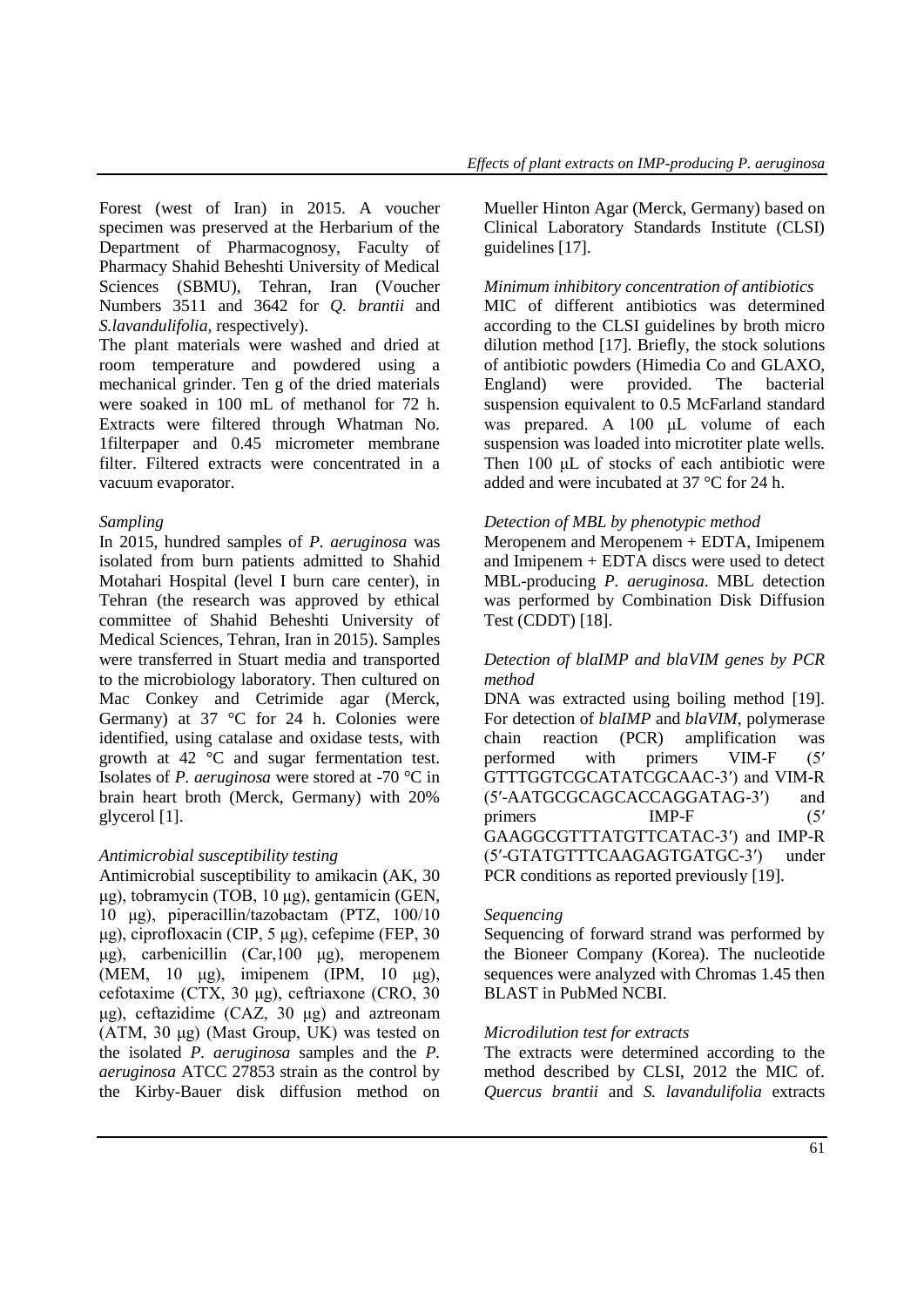were diluted with 2% DMSO, the concentrations ranging from 0.078 to 10 mg/mL, were prepared. Muller Hinton broth was used as broth medium. After shaking, 0.1 mL of each extract was added to one well of 96-well microtiter plates. Microbial suspensions were adjusted to 0.5 McFarland and diluted 1:10 to yield  $10^7$  CFU/mL and 0.005 mL of the bacterial inoculum was added to each well. Control line with no bacterial inoculation and *P. aeruginosa* ATCC27853 were simultaneously maintained. Microplates were incubated at 37 °C for 24 h [1]. The test was carried out in quadruplicates for each extract. The lowest concentration of the extracts that produced no visible bacterial growth was reported as the MIC.

### **Results and Discussion**

From 100 isolates of *P.aeroginosa* 83% were resistant to ceftazidime and imipenem. From 83 isolates that were resistant to imipenem, 48% produced metallo-beta-lactamase and all of them were resistant to cefepime, ceftriaxone, ampicillin, piperacillin-tazobactam, -meropenem, cefotaxime and ceftazidime; but 49% of *P. aeroginosa* isolates, were resistant to gentamicin. Distribution of antibiotics MICs for IMPproducing *P. aeruginosa* strains has been shown in table 1.

**Table 1**. Minimum inhibitory concentration (MIC) of different antibiotics for IMP-producing *Pseudomonas aeruginosa* strains

|                    | $MIC(\mu g/mL)$ |                  |            |      |                  |                  |
|--------------------|-----------------|------------------|------------|------|------------------|------------------|
| <b>Antibiotics</b> | P <sub>a</sub>  | P.a              | P.a        | P.a  | P.a              | P.a              |
|                    | IMP1            | IMP <sub>2</sub> | IMP3       | IMP4 | IMP <sub>5</sub> | IMP <sub>6</sub> |
| Ceftriaxone        | >256            | >256             | $\geq$ 256 | >256 | >256             | $\geq$ 256       |
| Piperacillin/      | 256             | 256              | 256        | 256  | 256              | 256              |
| Tazobactam         |                 |                  |            |      |                  |                  |
| Ampicillin         | >256            | >256             | >256       | >256 | >256             | >256             |
| Cefotaxime         | >256            | >256             | >256       | >256 | >256             | >256             |
| Ceftazidime        | >256            | >256             | >256       | >256 | >256             | >256             |
| Cefepime           | 128             | 128              | 128        | 128  | 128              | 128              |
| Meropenem          | 64              | 32               | 64         | 64   | 64               | 64               |
| Imipenem           | 128             | 128              | 128        | 128  | 128              | 128              |

P.a: *Pseudomonas aeruginosa*

The *blaVIM* gene was not detected in any of isolates while *blaIMP* was detected in 6 isolates by PCR method. Results of sequencing of *blaIMP* PCR product were confirmed to *blaIMP* in NCBI.

MICs results of *Q. brantii* and *S. lavandulifolia* extract on IMP-producing *P. aeruginosa* strains has been shown in table 2. The results of our study showed that the extract of *S. lavandulifolia* demonstrated considerable effects on regularand IMP-producing *P. aeruginosa* strains at the concentration of 0.625 mg/mL; however, the extract of *Q. brantii* was not active against the tested microorganisms in this study.

**Table 2**. Minimum inhibitory concentration (MIC) of *Stachyse lavandulifolia* and *Quercus brantii* extracts for IMP-producing *P. aeruginosa* strains

| Strains of P.<br>aeruginosa | Stachyse lavandulifolia | Ouercus brantii |
|-----------------------------|-------------------------|-----------------|
| P.a IMP1                    | $0.625$ mg/mL           | 10mg/ml <       |
| P.a IMP2                    | $0.312$ mg/mL           | 10mg/ml <       |
| P.a IMP3                    | $0.312$ mg/mL           | 10mg/ml <       |
| P.a IMP4                    | $0.312$ mg/mL           | 10mg/ml <       |
| P.a IMP5                    | $0.312$ mg/mL           | 10mg/ml <       |
| P.a IMP6                    | $0.625$ mg/mL           | 10mg/ml <       |
| P. aeruginosa<br>ATCC 27853 | 0.312mg/mL              | 10mg/ml <       |

P.a: *Pseudomonas aeruginosa*

With the increase in the indiscriminate use of antibiotics, the type and number of antibiotic resistant bacteria have raised and as a result the need for antibacterial drugs with new sources is peremptory [20].

Carbapenems are considered as drugs of choice for treatment of infections caused by multi drug resistant (MDR) Gram negative bacteria. Nowadays, the spread of carbapenem-resistant bacteria such as *P. aeruginosa* and *Acinetobacter baumannii* has become a major public health concern. The MBL producer *P. aeruginosa* are great problems in medical centers because they can hydrolyze all beta-lactam antibiotics and cause high mortality and morbidity rates [3].

The prevalence of MDR isolates has been increasing globally and become an important problem in hospitals [21]. In the present study, all of *P. aeruginosa* that produced MBL showed resistant to carbenicillin, ceftriaxone, aztreonam, tobramycin, ceftazidime, meropenem, amikacin, imipenem, ciprofloxacin, piperacillin/tazobactam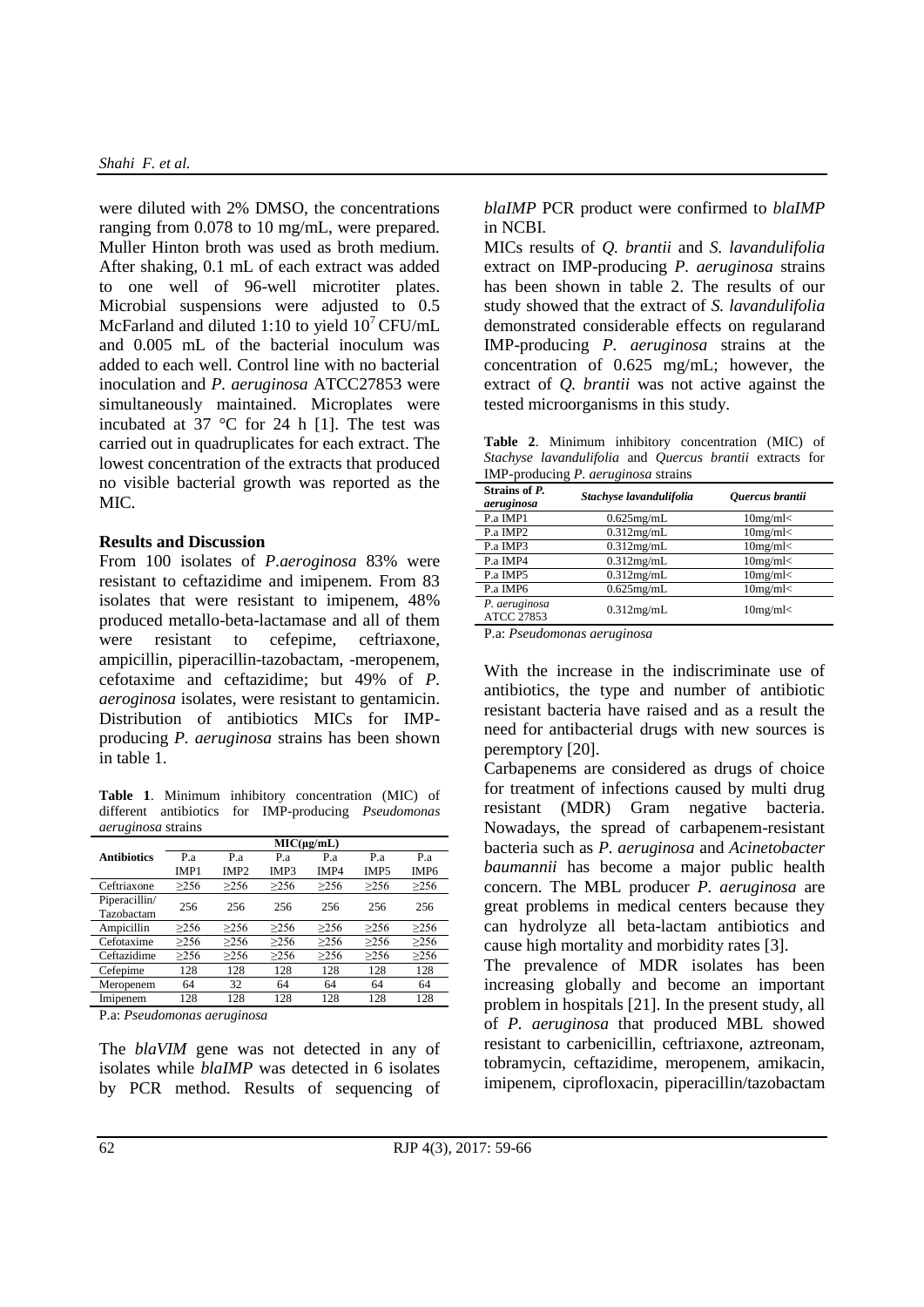and cefepime; while 49% of isolates were resistant to gentamicin. Other antibiotic resistance mechanisms including efflux pumps, KPC enzymes and loss of the OprD (outer membrane porin) can also cause drug resistance [5].

Compared to other countries such as India [22], Korea [23], Spain [24], and USA [25], in our study MBLs were found in high prevalence because in our country's condition care, antibiotic utilization protocols and hospitalization duration is different. In studies in Tehran and Ahvaz VIMpositive *P. aeruginosa* were 11.43% and 19.51%, respectively. In this study IMP-1 producer *P. aeruginosa* was the main strain among the studied isolates, which is in accordance with other researches. Forty two isolates of *P. aeruginosa* were *bla* (IMP) and *bla* (VIM) negative and their antibiotic resistance may be related to other genes. Mortality related to MBL producing *P. aeruginosa* in the present study was 8.3%; however it was reported to be 82.6 %in Brazil [26].

The genes encoding Metallo-beta-lactamase spread easily on plasmids and cause nosocomial infections with high mortality rates [1]. Just a few drugs were active against MBL-producers *P. aeruginosa* that were isolated from Shahid Motahari Hospital, so it is necessary to change the way of treatment in order to prevent spread of resistance genes.

For obtaining new drugs, the use of plant resources can be considered valuable. In addition to clinical challenges of nosocomial infections, the emergence of resistant strains of bacteria and the side effects of antibiotics, explains the necessity for new antibacterial drugs especially with natural sources [20].

A wide range of plants have numerous healing properties and fewer side effects, therefore they can be used in the treatment of some diseases. *Quercus brantii*, Persian oak, is used for improving stomach and digestive problems by local people in the Zagros area, Iran. Tannin compounds in the plant have disinfectant and contractive effects. The extracts of *Q. brantii* have shown wound-healing and antibacterial effects [16].

*S. lavandulifolia* is a medicinal plant belonging to the *Labiatae* family. Flavonoids are found in large amounts in *S. lavandulifolia* and hypotensive, antihepatitis, antianxiety and antibacterial properties have previously been registered in pharmacological studies [27].

Biological activities of *S. lavandulifolia* and *Q. brantii* have been showed in many researches [10-15]; thus, in the present study their effects on IMP-type metallo-beta-lactamase-producing *P. aeruginosa* were evaluated. The results of our study showed that the methanol extracts of *S. lavandulifolia* inhibited the growth of IMP-type metallobetalactamase-producing *P. aeruginosa* at the concentration of 0.625 mg/mL which might be a promising approach for developing new anti*pseudomonas* drugs. On the other hand, the methanol extract of *Q. brantii* fruits was not effective on IMP-type metallo-beta-lactamaseproducing *P. aeruginosa*.

Our study was the first report on antibacterial activity of *S. lavandulifolia* and *Q. brantii* extracts on IMP-type metallo-beta-lactamaseproducing *P. aeruginosa*. *Stachys lavandulifolia* extract was able to establish inhibition of growth with MIC 0.312 mg/mL and 0.625 mg/mL, while MIC of *Q. brantii* for IMP-producing *P.aeruginosa* strains was 10> mg/mL and showed no considerable effect on these strains.

In 2009, Safary *et al.* reported that *Salmonella typhi*, *Proteus mirabilis*, *Shigella dysenteriae* and *P. aeruginosa* growth could be inhibited by the use of 0.4-0.5 g/mL of *Q. brantii* extract, but in our study *Q.brandy* extract showed no antimicrobial effect on the MBL-producing *P. aeruginosa* [28].

Sadeghian *et al*. reported that antibacterial effect of the *Q. brantii* ethanol extract on *E.coli* was significant, but there was no effect found on *H.pylori* [13]. Furthermore, Fooladvand *et al*. have showed the antibacterial activity of *S. lavandulifolia* Vahl against *against Proteus mirabilis,* and *Enterococcus faecalis.*. The MIC concentrations ranged from 25 to 100 ppm [29].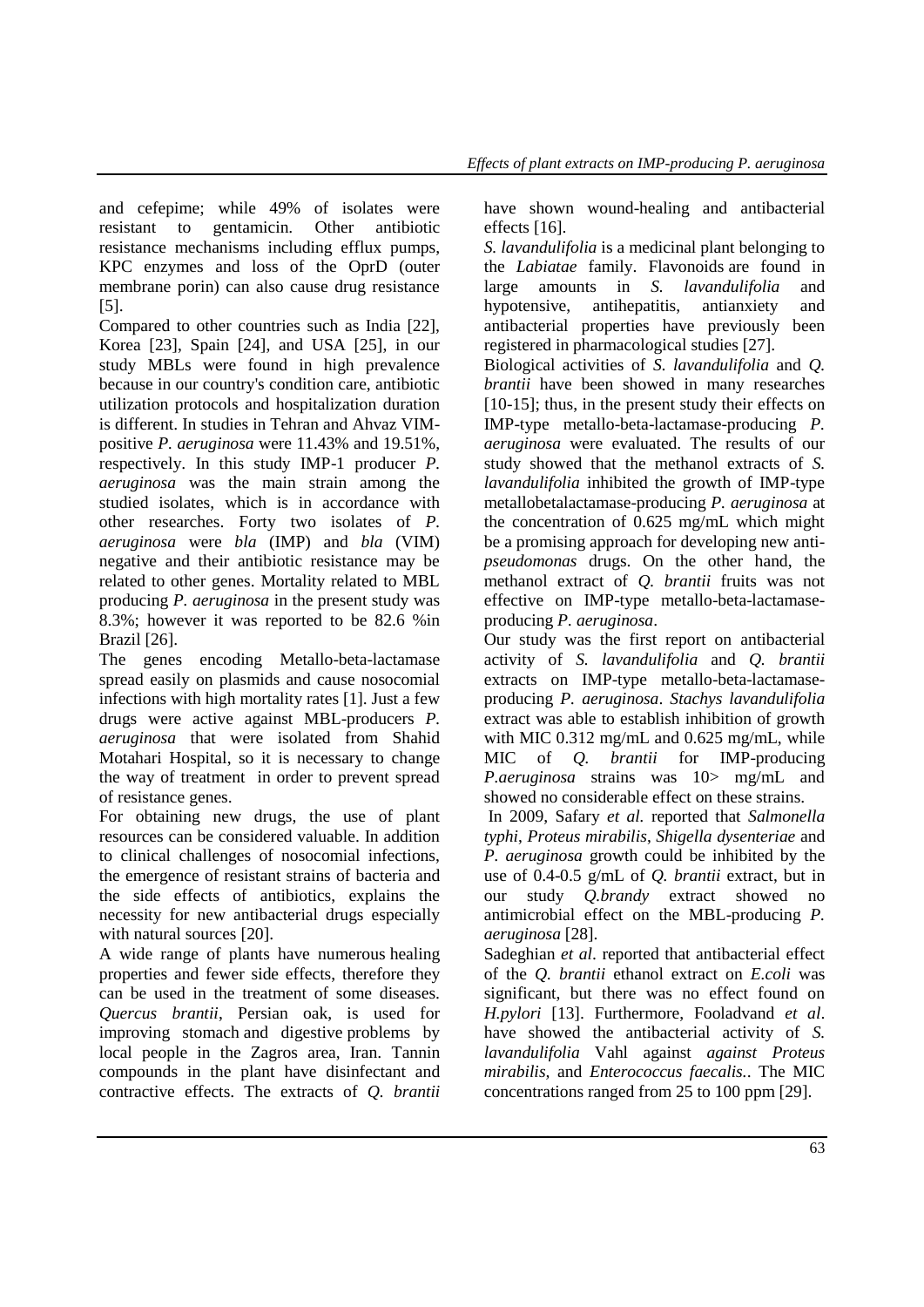Also in a study conducted by Bahar *et al*., *Q. brantii* subsp. *persica* showed inhibition of bacterial growth at concentrations between 0.2 and 1.2 mg/mL. The mean of biofilm inhibition by *Q. brantii* at a MIC50 in, *E. coli* and *P. aeruginosa* were 45% and 35%, respectively [10].

The results of previous studies have shown that methanol extracts have significant activity [30], which were confirmed in our study, also in the research carried out by Shahnam *et al*., methanol extract of *S. lavandulifolia* showed more inhibitory effects against *Bacillus cereus*, *Staphylococcus aureus* and *Streptococcus agalactiae* [31].

Herbal medicines with good efficiency can be suitable substitutes for antimicrobial drugs; however, further investigations are necessary.

### **Acknowledgments**

We would like to thank Microbiology Department of Shahid Beheshti University of Medical Science, Tehran, Iran for their cooperation.

### **Declaration of interest**

The authors declare that there is no conflict of interest. The authors alone are responsible for the content of the paper.

### **References**

- [1] Strateva T, Yordanov D. *Pseudomonas aeruginosa*-a phenomenon of bacterial resistance. *J Med Microbiol*. 2009; 58(9): 1133-1148.
- [2] Streeter K, Katouli M. *Pseudomonas aeruginosa*: A review of their pathogenesis and prevalence in clinical settings and the environment. *Infect Epidemiol Med*. 2016; 2(1): 25-32.
- [3] Yousefi S, Farajnia S, Nahaei MR, Akhi MT, Ghotaslou R, Soroush MH, Naghili B, Jazani NH. Detection of metallo-β-lactamaseencoding genes among clinical isolates of *Pseudomonas aeruginosa* in northwest of

Iran. *Diagn Microbiol Infect Dis*. 2010; 68(3): 322-325.

- [4] Poole K. *Pseudomonas aeruginosa*: resistance to the max. *Front Microbiol*. 2011; Article ID PMC3128976.
- [5] Cornaglia G, Giamarellou H, Rossolini GM. Metallo-beta-lactamases: a last frontier for beta-lactams? *Lancet Infect Dis*. 2011; 11(5): 381-393.
- [6] Miyajima Y, Hiramatsu K, Mizukami E, Morinaga R, Ishii H, Shirai R, Kishi K, Tokimatsu I, Saikawa T, Kadota JI. *In vitro* and *in vivo* potency of polymyxin B against IMP-type metallo-β-lactamase-producing *Pseudomonas aeruginosa*. *Int J Antimicrobial Agents*. 2008; 32(5): 437-340.
- [7] Khosravi Y, Tay ST, Vadivelu J. Analysis of integrons and associated gene cassettes of metallo-beta-lactamase-positive *P*. *aeruginosa* in Malaysia. *J Med Microbial*. 2011; 60(7): 988-994.
- [8] Iyobe S, Kusadokoro H, Takahashi A, Yomoda S, Okubo T, Nakamura A, O'Hara K. Detection of a variant metallo-βlactamase, IMP-10, from two unrelated strains of *Pseudomonas aeruginosa* and an *Alcaligenes xylosoxidans* strain. *Antimicrob Agents Chemother*. 2002; 46(6): 2014-2016.
- [9] Lee K, Lee WG, Uh Y, Ha GY, Cho J, Chong Y. Korean nationwide surveillance of antimicrobial resistance group. VIM-and IMP-type metallo-beta-lactamase-producing *Pseudomonas* spp. and *Acinetobacter* spp. Korean hospitals. *Emerg Infect Dis*. 2003; 9(7): 868-671.
- [10] Bahar Z, Ghotaslou R, Taheri S. *In vitro* anti-biofilm activity of *Quercus brantii* subsp. *persica* on human pathogenic bacteria. *Res J Pharmacogn*. 2017; 4(1): 67-73.
- [11] Sadrmomtaz A, Meshkatalsadat M, Taherparvar P. Comparison of volatile components of *Stachys lavandulifolia* Vahl obtained by MWHD and HD techniques. *Digest J Nanometr Biostruc*. 2011; 6(3): 1343-1348.
- [12] Asadi M, Bahrami S. The effect of *Stachys*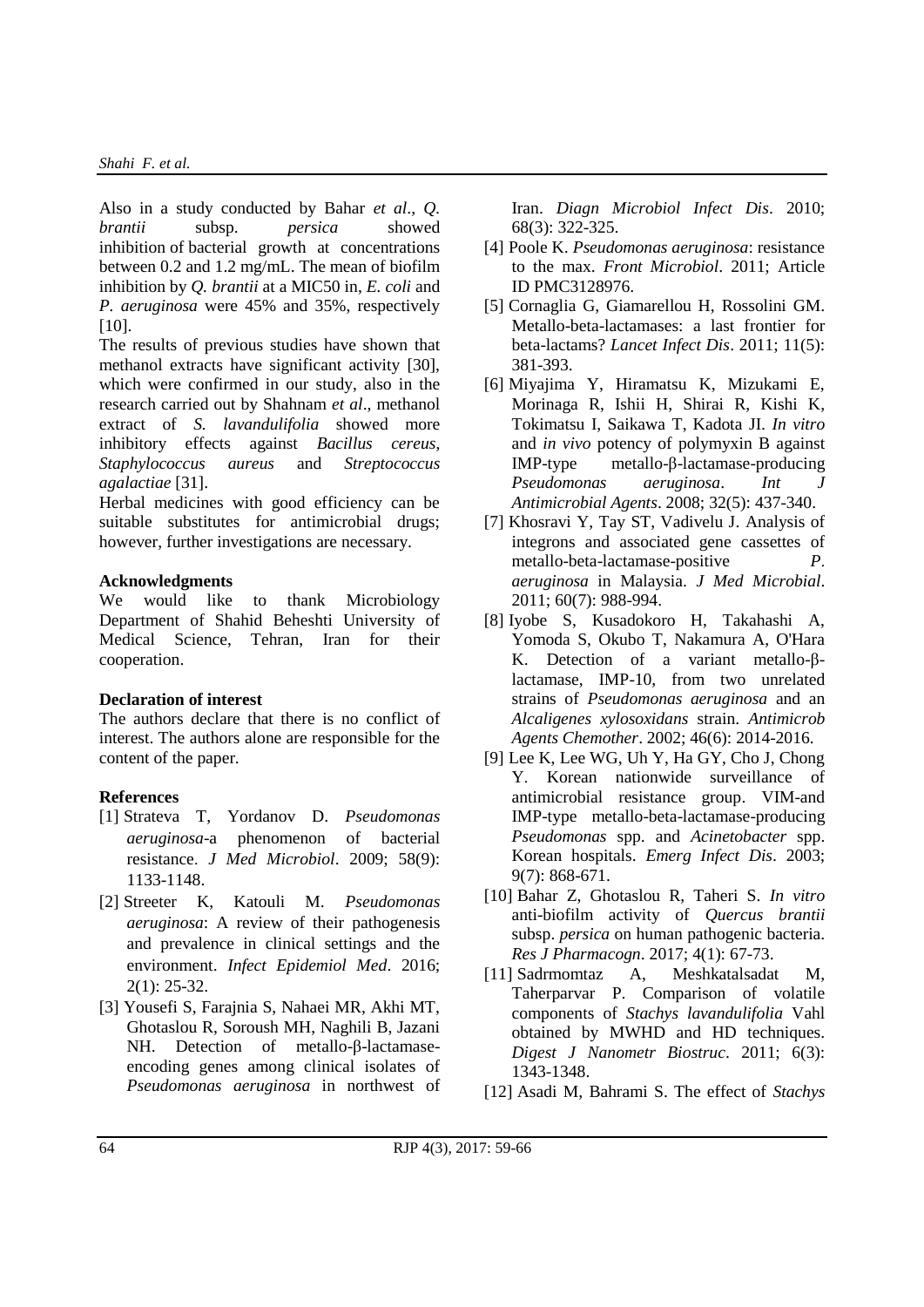*lavandulifolia* Vahl and *Mespilus germanica* leaves hydroalcoholic extracts on *Leishmania major* (MRHO/IR/75/ER) *in vitro*. *Jundishapur J Nat Pharm Prod*. 2010; 5(1): 39-43.

- [13] Mojab F, Kamalinejad M, Ghaderi N, Vahidipour HR. Phytochemical screening of some species of Iranian plants. *Iran J Pharm Res*. 2003; 2: 77-82.
- [14] Alikhani L, Rahmani M-S, Shabanian N, Badakhshan H, Khadivi-Khub A. Genetic variability and structure of *Quercus brantii* assessed by ISSR, IRAP and SCoT markers. *Gene*. 2014; 552(1): 176-183.
- [15] Issa S, Mehdi H, Sakine S, Shoele J. Antimicrobial effects of *Quercus brantii* fruits on bacterial pathogens. *Jundishapur J Microbiol.* 2012; 5(3): 465-469.
- [16] Hemmati AA, Houshmand G, Nemati M, Bahadoram M, Dorestan N, Rashidi-Nooshabadi MR, Zargar H. Wound healing effects of persian Oak (*Quercus brantii*) ointment in rats. *Jundishapur J Nat Pharm Prod*. 2015; Article ID e25508.
- [17] Clinical and Laboratory Standards Institute (CLSI). *Performance Standards for Antimicrobial Susceptibility Testing; Seventeenth Informational Supplement*. Wayne: CLSI, 2012.
- [18] Galani I, Rekatsina PD, Hatzaki D, Plachouras D, Souli M, Giamarellou H. Evaluation of different laboratory tests for the detection of metallo-beta-lactamase production in Enterobacteriaceae. *J Antimicrob Chemother*. 2008; 61(3): 548- 553.
- [19] Khosravi AD, Mihani F. Detection of metallo-beta-lactamase-producing *P. aeruginosa* strains isolated from burn patients in Ahwaz, Iran. *Diagn Microbiol Infect Dis*. 2008; 60(1): 125- 128.
- [20] Mehrara M, Pourramezan M, Asgarpanah J, Rahimifard N, Khoshnood S, Heidary M. Comparison the antimicrobial effect of

methanolic total extracts and petroleum ether fractions of flowering aerial parts of *Glaucium vitellinum* Boiss. & Buhse and *Gaillonia aucheri* Jaub. & Spach. *Novelty Biomed*. 2017; 5(1): 24-29.

- [21] Khosravi AD, Hoveizavi H, Mohammadian A, Farahani A, Jenabi A. Genotyping of multidrug-resistant strains of *Pseudomonas aeruginosa* isolated from burn and wound infections by ERIC-PCR. *Acta Cir Bras*. 2016; 31(3): 206-211.
- [22] De AS, Kumar SH, Baveja SM. Prevalence of metallo-beta-lactamase producing *Pseudomonas aeruginosa* and *Acinetobacter* species in intensive care areas in a tertiary care hospital. *Indian J Crit Care Med*. 2010; 14(4): 217-219.
- [23] Chin BS, Han SH, Choi SH, Lee HS, Jeong SJ, Choi HK, Choi JY, Song YG, Kim CK, Yong D, Lee K. The characteristics of metallo-β-lactamase-producing gramnegative bacilli isolated from sputum and urine: a single center experience in Korea. *Yonsei Med J*. 2011; 52(2): 351-357.
- [24] Riera E, Cabot G, Mulet X, García-Castillo M, del Campo R, Juan C, Cantón R, Oliver A. *Pseudomonas aeruginosa* carbapenem resistance mechanisms in Spain: impact on the activity of imipenem, meropenem and doripenem. *J Antimicrob Chemother.* 2011; 66(9): 2022-2027.
- [25] Aboufaycal H, Sader HS, Rolston K, Deshpande LM, Toleman M, Bodey G, Raad I, Jones RN. BlaVIM-2 and blaVIM-7 carbapenemase-producing *Pseudomonas aeruginosa* isolates detected in a tertiary care medical center in the United States: report from the MYSTIC program. *J clin microbiol.* 2007; 45(2): 614-615.
- [26] Marra AR, Pereira CA, Gales AC, Menezes LC, Cal RG, de Souza JM, Edmond MB, Faro C, Wey SB. Bloodstream infections with metallo-β-lactamase-producing *Pseudomonas aeruginosa*: epidemiology, microbiology, and clinical outcomes.